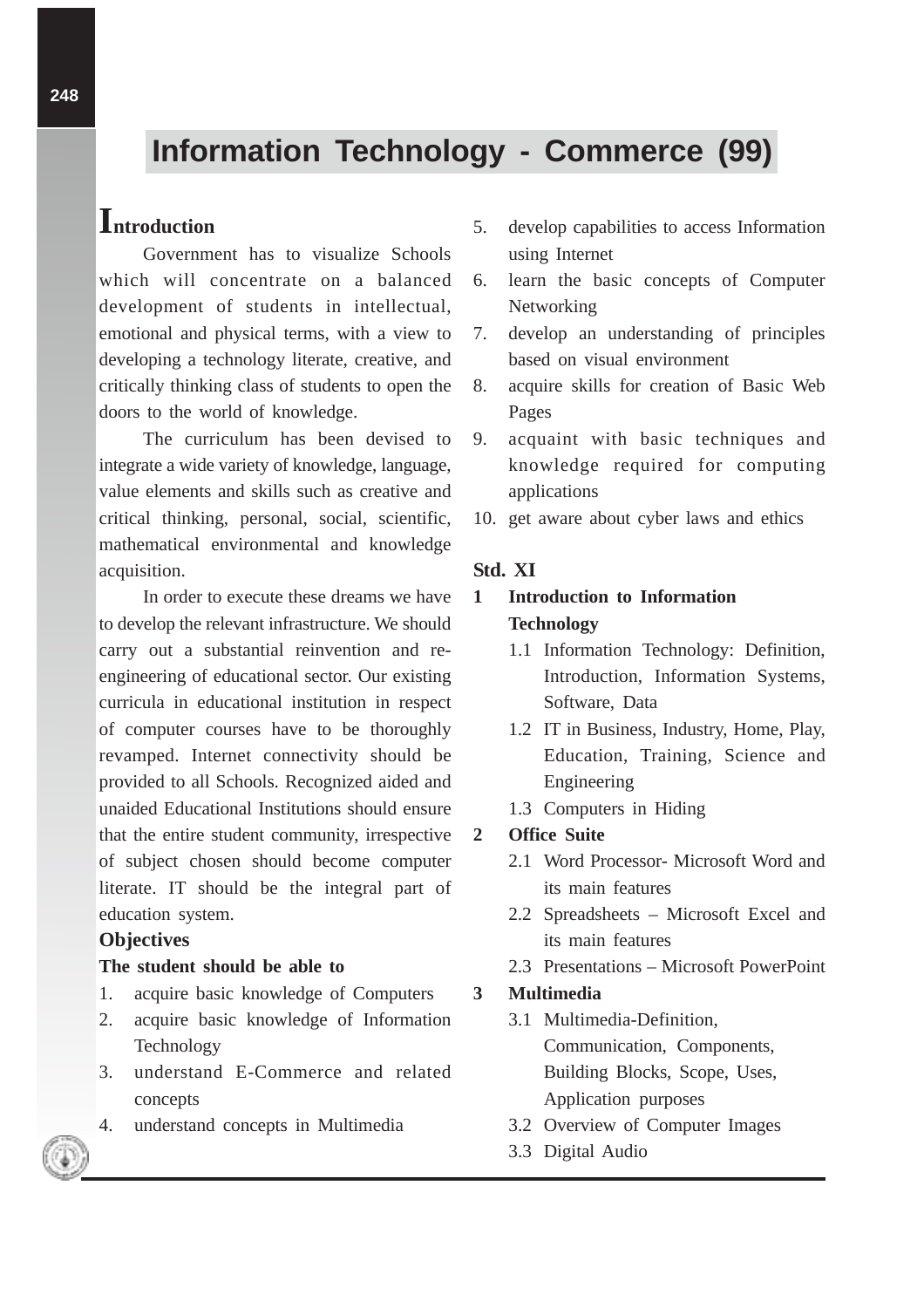- 3.4 Overview of Video
- 3.5 Flash Overview and Introduction
- 3.6 Multimedia Design and Future **Directions**
- **4 Web Browsers, E-mail Clients and Messenger Utilities**
	- 4.1 Overview, Working of the Internet and WWW
	- 4.2 Role of Web Servers, Clients
	- 4.3 Web Browsers and their use, Popular Web Browsers
	- 4.4 E-Mail Servers and Protocols
	- 4.5 E-mail Clients and Web Based Mail Access using Browser
	- 4.6 Messenger Services and Clients
	- 4.7 FTP

#### **5 File and Disk Utilities**

- 5.1 Concept of Files and directories
- 5.2 File Archival, compression and encryption
- 5.3 Disc Tools (Windows 7) Error-Checking and Defragmentation
- 5.4 Computer Security

### **6. Basic Database Concepts**

- 6.1 Definition of Database and database program
- 6.2 Tables, Rows/Records, Columns/ Fields, Differences between database and spreadsheet
- 6.3 Relational abilities and meaning of Relational Database
- 6.4 Basic Concepts of database and RDBMS
- 6.5 Constraints to ensure data quality
- 6.6 Database Administration, Software Development, Business Analysis
- 6.7 SQL, History and Command **Categories**

**7 Overview of Tally**

- 7.1 Advantages of computerized accounting
- 7.2 Introduction to Tally and its features.

### **8 HTML**

- 8.1 Uses, Features, Properties and Limitations.
- 8.2 Tags and Attributes, Basic Tags Paragraph and Heading Tags, **Comments**
- 8.3 Ordered and Unordered Lists and Related Tags, Nested Lists
- 8.4 Anchor Tag and Hyperlinks in HTML
- 8.5 Division and Physical Style Tags, working with Fonts, font types, sizes and colours.
- 8.6 Body background colour, text colour and hyperlink colours, Pre-formatting, Line Break, and Horizontal Rules, Displaying special characters in **HTML**
- 8.7 Images in HTML, related tags and attributes, features of BMP, JPG and GIF Raster image formats
- 8.8 Tables in HTML and related tags
- 8.9 Marquee
- 8.10 Java Applets

### **Std. XI - Practical List**

- 1. Identification of Computer Systems and understanding LAB setup.
- 2. Exercise on Windows, Start Menu and Accessories.
- 3. Creating Documents, page formatting, use of fonts and colour and printing using Word
- 4. Mail merge and envelope printing using Word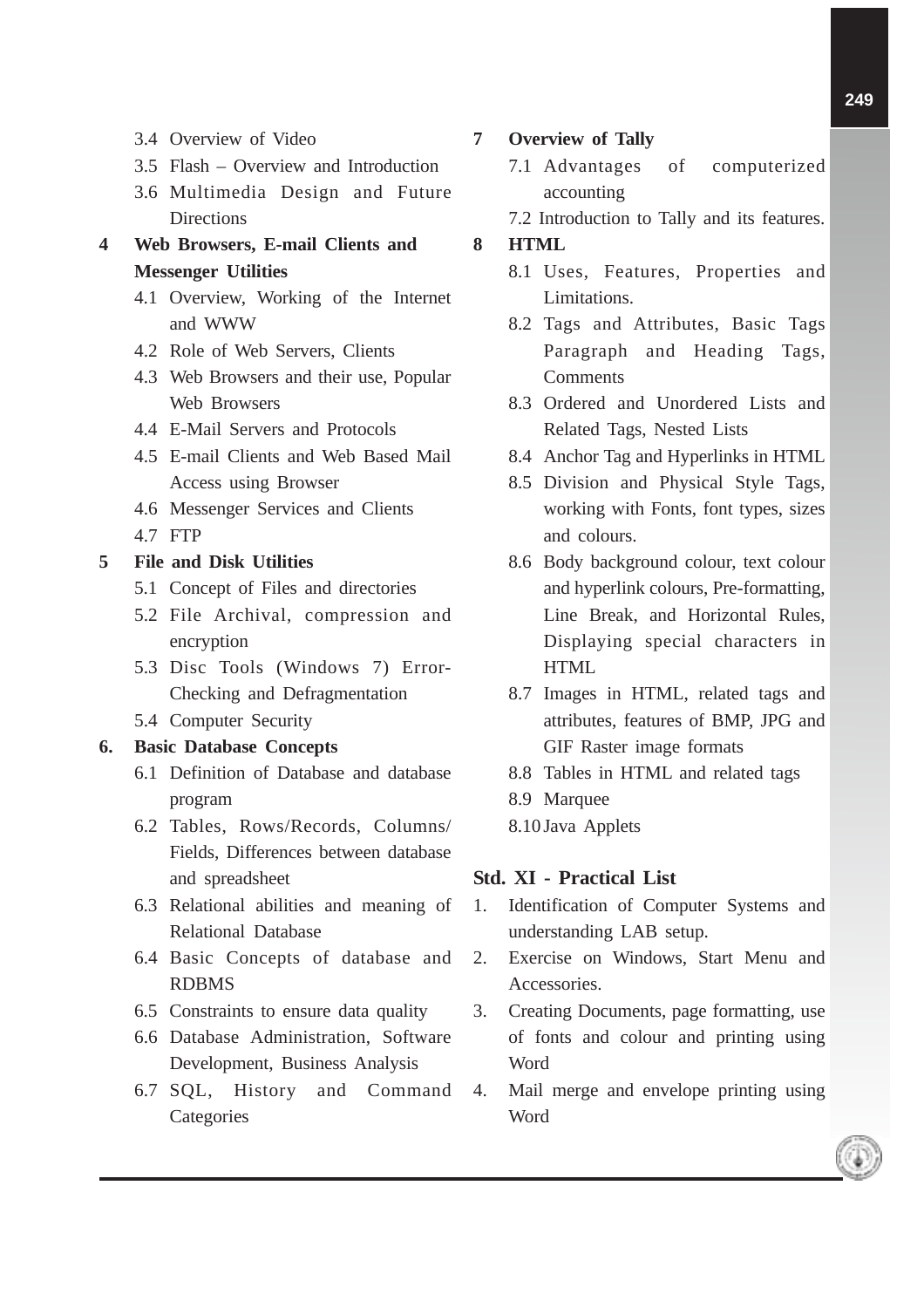- 5. Study of Spreadsheet using Excel
- 6. Create simple Presentation and Slideshow using PowerPoint
- 7. Practical on simple Flash based animation
- 8. Study of a Web Browser for browsing different websites
- 9. Acquisition of e-mail ID on free webbased e-mail servers; sending and receiving emails with and without attachments.
- 10. Study and use of search engines and messengers.
- 11. Downloading and saving Web page content and images as files.
- 12. Creation of Compressed File Archives ZIP and RAR
- 13. Study of Disk Management Tools
- 14. Create a simple web page using basic HTML tags.
- 15. Creation of WEB page containing graphics and table.
- 16. Use of Hyperlinks on web pages.
- 17. Creating simple database, table, forms and reports using Access.
- 18. Generating simple queries and verifying results. (Access).
- 19. Study of TALLY Package (GATEWAY)

#### **Std. XII**

#### **1 Web Publishing**

- 1.1 HTML Page Frames
- 1.2 Image Mapping
- 1.3 Forms and Form Objects
- 1.4 Inserting Sound and Video
- 1.5 Use of Unicode and Indian Language Fonts
- 1.6 Cross-Browser Testing
- 1.7 Introduction to CSS
- 1.8 Web Server

**2 Cyber Laws and Ethics**

- 2.1 Moral, Ethics and Law
- 2.2 Ethics Culture and ethics for computer users, professionals and business
- 2.3 Information Service
- 2.4 Code and guidelines of ethics
- 2.5 Introduction to cyber laws and IT Act of India 2000
- 2.6 Digital Signature, Electronic Records-Attribution, acknowledgement and dispatch.
- 2.7 Ten Commandments of Computing
- 2.8 Security, Privacy and Control
- 2.9 Intellectual Property Rights

### **3 E-Commerce**

- 3.1 Electronic Commerce-Scope, Definition
- 3.2 Trade Cycle
- 3.3 Electronic markets-Usage, Advantages and Disadvantages, Future
- 3.4 Electronic Data Interchange-Definition, Benefits
- 3.5 Internet Commerce, e-Commerce in Perspective
- 3.6 EDI Security

#### **4 Introduction to Networking**

- 4.1 Communication and Network Technologies
- 4.2 Internet, Network Communication and Protocols
- 4.3 Transmission Media, Communication over Wires and Cables, Wireless Communication and Standards
- 4.4 Network Architecture, Relationships and Features
- 4.5 Cable Topologies
- 4.6 Network Hardware
- **5 Data Management using Access**